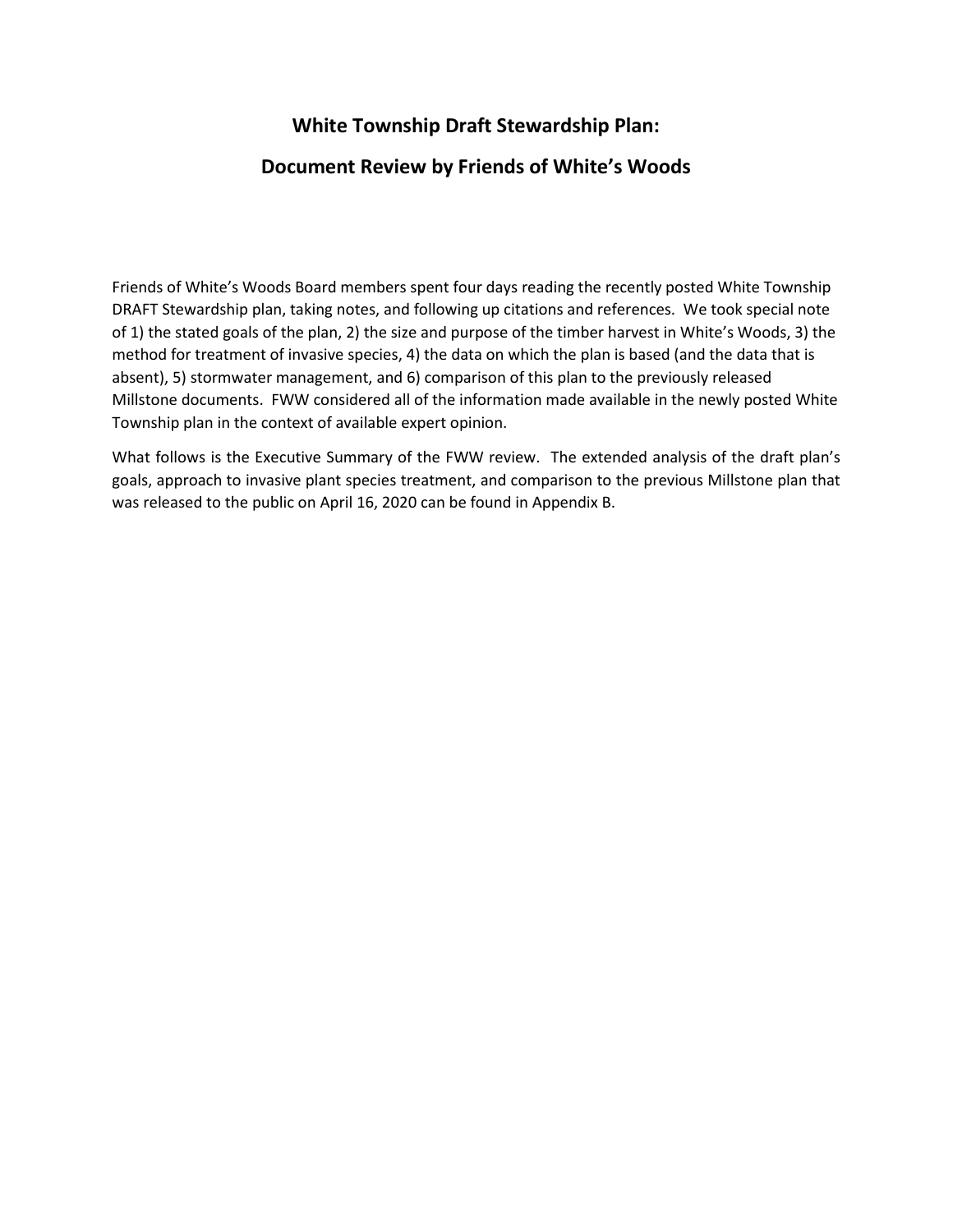# **FWW Executive Summary: WT DRAFT Stewardship\* Plan**

## **June 30, 2020 (revised July 13, 2020)**

Friends of White's Woods Board members spent four days reading the recently posted White Township DRAFT Stewardship plan, taking notes, and following up citations and references. We took special note of 1) the stated goals of the plan, 2) the size and purpose of the timber harvest in White's Woods, 3) the method for treatment of invasive species, 4) the data on which the plan is based (and the data that is absent), 5) stormwater management, and 6) comparison of this plan to the previously released Millstone documents. FWW considered all of the information made available in the newly posted White Township plan in the context of available expert opinion.

Below is a summary of FWW observations and concerns. The White Township plan is posted at friendsofwhiteswoods.org, along with the extended section-by-section analysis provided by the FWW Board.

### **I. Goals: Recently Posted WT Stewardship\* Plan**

.

Goals of the recently posted DRAFT White Township Stewardship Plan are (a) stated in the first two pages of the document and (b) articulated in various sections throughout the plan (e.g. "Millstone Land Management Objectives for WT Properties," p. 4; "enhancing the growth and performance of the timber," Millstone contract, p. 13).

### a. **Township stated "Goals for Woodlot Management of WT Properties," pp. 2-3**

1. [I]mprove the overall health and sustainability of all township-owned properties

**Summary Goal 1**: This is a generic goal for all White Township recreational parks, and is meaningless due to the diverse nature of the parks. For this goal to be functional, there should be separate sub-goal(s) for each park, with specific, measurable, achievable objectives for each goal. For instance, dead trees, rarely a problem in a 250-acre forest, might be a significant concern in a small community park. It is interesting that the Supervisors note in discussing this goal that they wish to combat climate change: Given the carbon-capturing potential of a 250 acre forest, this seems to be a good argument for keeping WWNC untouched and intact.

2. Enhance recreational activities for all community members:

**Summary Goal 2**: This section does not address any aspect of "enhance(ing) recreation activities" in WWNC. The properties cited in this goal ("17 acres of community parks (3) and a 90 acre recreation complex") specifically exclude the WWNC. Given that the overall goal of the WT DRAFT plan as it pertains to the WWNC is to remove invasive species by rototilling the floor of the park and remove as much timber as they can get past DCNR, this plan promises to destroy the quality experience currently treasured in WWNC.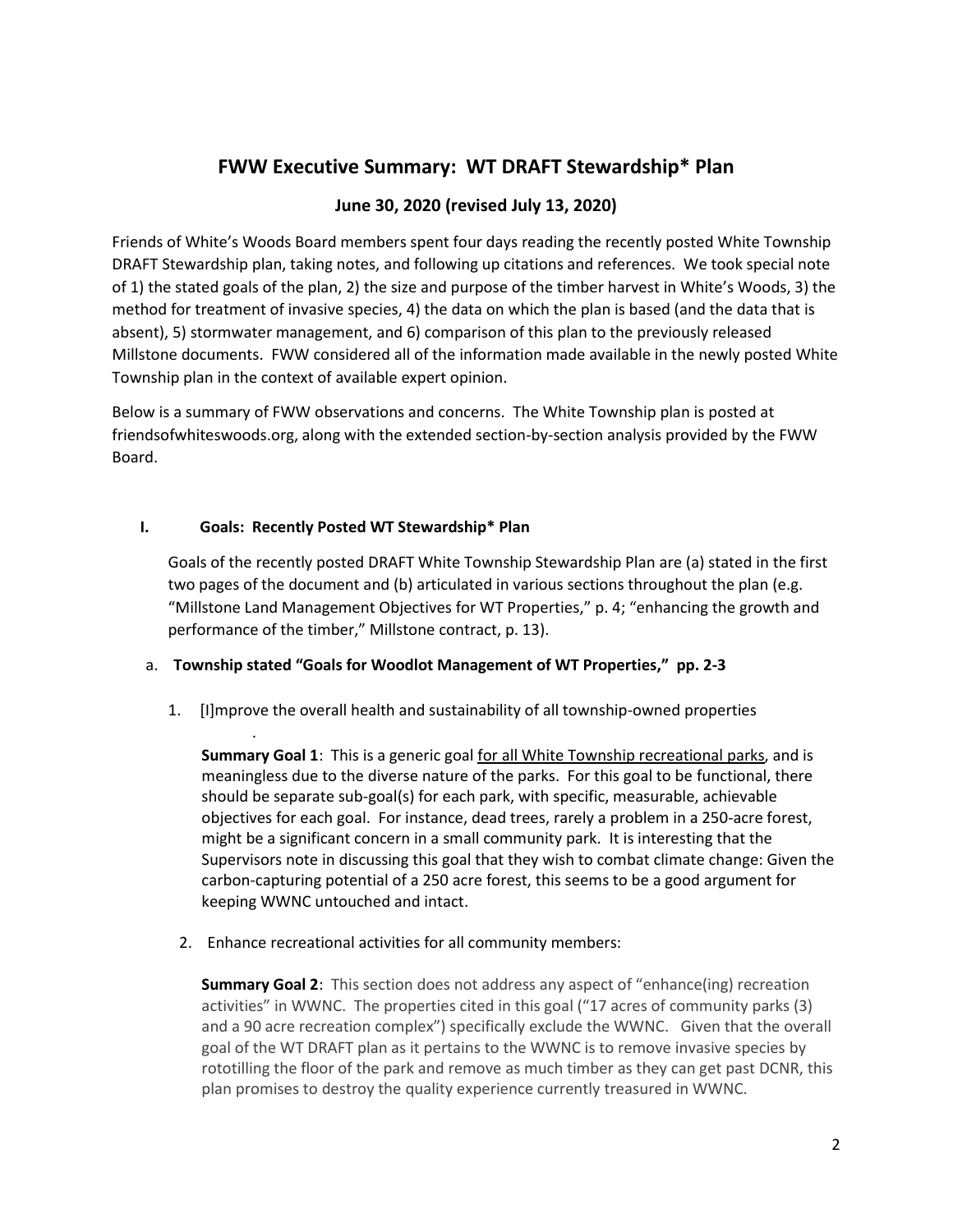3. **Summary Goal 3**: Goal 3 is unclear. It appears that this goal is announcing a plan to develop a comprehensive plan for WT recreation **in the future**. In this sense, Goal 3 seems irrelevant to this document –or might even suggest that this document is premature. In any case, readers should note that WT is working on a comprehensive plan and should be looking for means for input!

> **Conclusion: The stated goals for this project are vague and poorly written to the point that they are difficult to discern. They are not formatted appropriately for a planning document, and the attempts to provide supporting evidence cite a plethora of irrelevant, largely undocumented, unproven claims. From the perspective of 25 years of fighting desecration in WWNC, this "plan" is a thinly veiled attempt at (1) selling timber and (2) providing employment for the "consultant," which should more accurately be the stated goals.**

### **\*Relevance to DCNR and Project 70 land use**

WWNC was purchased with Project 70 funds, which are intended to be used for recreation, conservation, and historic preservation. Stewardship plans for public lands should be driven by community values, which are used to define goals and measurable objectives. The Millstone plan fails to consider either in its stated goals.

### b. **WT DRAFT Plan Goals and Objectives Articulated Throughout the Document**

Statements throughout the White Township Draft Stewardship plan make clear, as Consultant Forester Mike Wolf noted in his own report, that, as it pertains to White's Woods, this is a timbering plan.

1. The statement of Millstone Land Management Objectives for WT Properties (p. 4) includes plans to: (1) mow, mulch, and **harvest timber** to treat invasive plants and to address the "issue" of "overstocked timber stands" and (2) to **utilize …harvests** to offset the costs of land management

(FWW note: Offset the cost of management of the Rec Center? Investment in WWNC, as noted in two places in this document, is minimal.)

- 2. The September, 2019 Millstone Contract (p. 13) specifies Millstone's obligation to "perform consulting services for the purpose of removal of invasive plant species and **enhancing the growth and performance of the timber."**
- 3. The stated Millstone Management Goals and Objectives for White's Woods (p. 18) confirms that:
	- a. "**[w]ood products were assessed and valued on species, quality, and merchantability."**
	- b. **the highest volume of tree species to be harvest**ed are "high-quality" (merchantable) trees (p.20).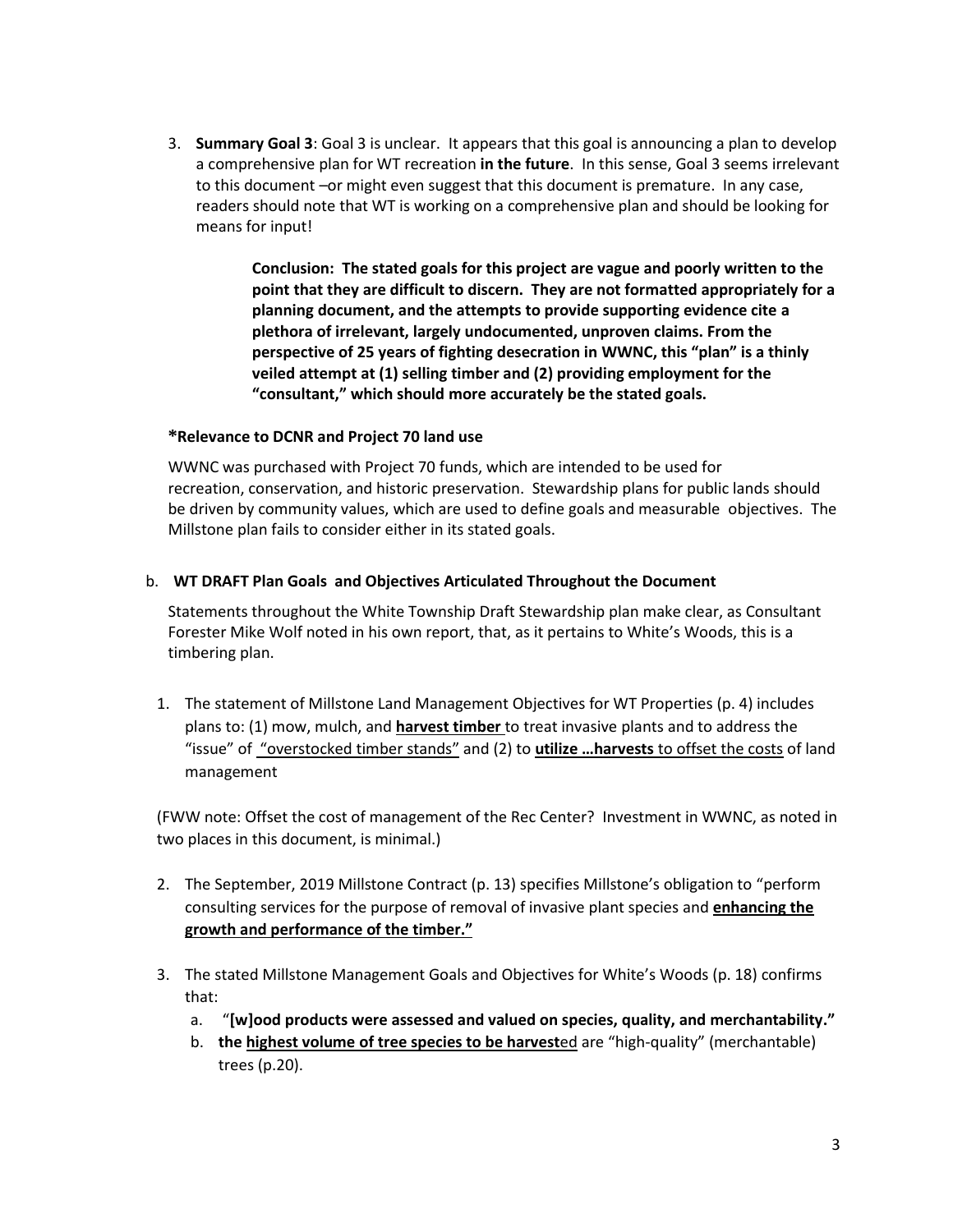## **4. The worth of White's Woods?**

If a tree or log was too small or too low of quality and **was at least 10 inches DBH**  (Depth Breast Height**), it was scaled as pulp"** (p.20).

The total "pulp" to be "harvested": 131 Tons, valued at \$5 a ton (p. 20-21)**.**

## **II. TIMBERING IN THE WWNC: WT DRAFT STEWARDSHIP PLAN—KEY POINTS**

### **See Select Timber Harvest, p. 19- 28; 47-48**

- **a. The amount of timbering is more than excessive.** 125,668 board feet of timber PLUS 131.1 tons of wood pulp are planned for harvest from just Tract #1 (50 acres). Lawer does not specify how much timber he intends to take from the other 6 tracts (Tracts #2-7) of White's Woods, but if similar to Tract #1, he would be removing 628,000 board feet total, far more than the proposed timbering of 555,000 board feet from all 250 acres of White's Woods, which DCNR called "excessive" in 2008. Forester Mike Wolf also stated that removing the canopy would KILL the remaining trees in White's Woods, as they are the same age as the large ones (from prior clearcut timber harvests) and have adapted to lower light levels. This will look more like a clear-cut than a "selective harvest."
- **b. Lawer's rationale for timbering—"promote wildlife habitat, improve forest health, and maintain trail safety"-- is nonsense.** According to forester Wolf, the trees that comprise the canopy of WW (overstory) are very healthy, not overly mature, and do not need to be timbered for the health of the forest. Because there are almost no seedlings on the forest floor, WW would not be able to regrow trees by adding light to the forest floor, as Lawer proposes. Wolf states: "Contrary to popular belief, tree seeds do not need added light to germinate and tree seedlings do not need added light to begin growing."
- **c. The costs and revenue of timbering are incomplete and misleading.** Once Lawer's "Consultant Cost" is deducted (as the costs for Cutting/Skidding and Hauling have been), the Total Net Revenue comes to only \$24,662.43. for 50 acres of trees, while the cost of the above will be \$36,666.57. No road work or stormwater mitigation are included in the costs. This work is likely to cost the taxpayers far more than is represented in the plan.
- **d. The 5-year timeline is overly aggressive yet lacking in detail.** According to Wolf, "There would be no way to ensure sustainability in a proposed regeneration harvest that would all be accomplished in a 5-year period. In fact, a sustainable outcome actually takes 10-15 years at least. ... doing this improperly, as proposed, would forever change the forest." Again, the total amount of timber to be harvested from WW is not specified, which is more than troubling. It is also questionable what money from timbering WW would be put back into WWNC as opposed to the other township parks (namely the Rec Complex).
- **e. The plan proposes deer hunting in WWNC.** "Deer harvest," which Forester Wolf states would be completely ineffective, is tentatively scheduled for this upcoming Winter (2020). This is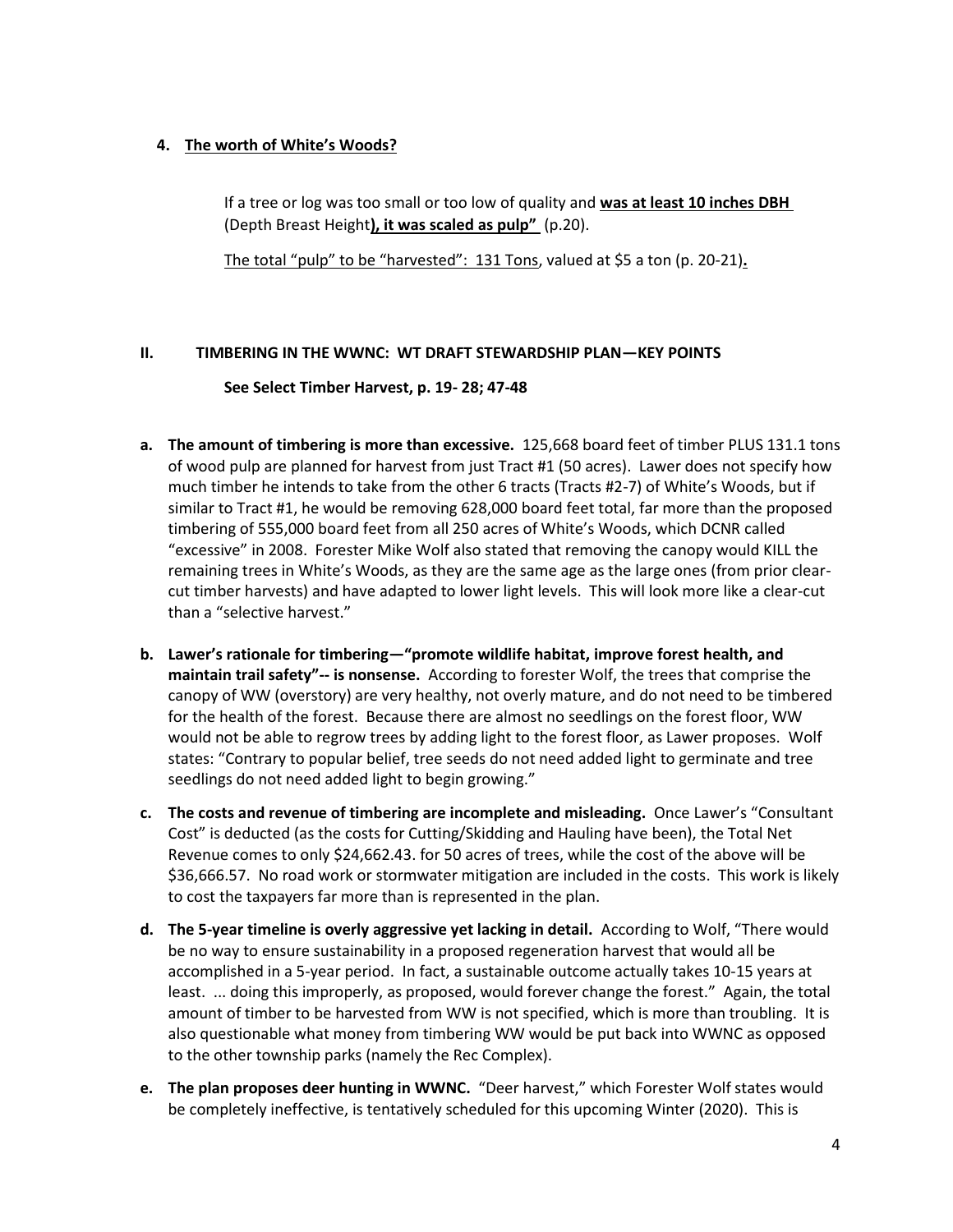incredibly unsafe to do in a small park that many people visit daily year-round and that is bordered by neighborhoods, especially given the Supervisors' poor track record of communication with the public.

### **III. INVASIVE PLANT (and tree) SPECIES REMOVAL**

- **a. Without research or evidence**, Mike Lawer has proposed to remove and treat "invasive species" in White's Woods by using heavy equipment to uproot undesired plants and trees, and to mulch and till the soil in the entire 50-acre Area #1 in White's Woods. The goals were to be to aerate the soil and let additional sunlight reach the forest floor.
- **b. This plan is the same for all parks in White township**. "Using mechanized mulching equipment (see Appendix 8), areas affected by invasive plant species will be mulched up to 6 inches in order to uproot undesirable plants. The mulching process will aerate soil and address soil compaction issues. In addition, mulched material remaining on the surface of the soil will provide an excellent stormwater management practice that limits runoff and sedimentation."(p.18) "Upon completion of the mulching process, an over seeding of the treated area (seed mix to be specified) will take place to establish a new layer of native desirable plants." (p.19)
- **c.** Experts in Forest Management, Ecology, Conservation Biology, and related fields carefully studied Lawer's proposal and relevant professional research. They concluded: **"the combination of opening-up the canopy to allow sunlight penetration to the forest floor, disturbing the forest floor by mechanical mulching of invasive plants, and rototilling the soil as proposed in the Millstone plan; and not excluding white-tailed deer will unquestionably create conditions that are ideal for invasive plant colonization and proliferation,** and are detrimental to forest regeneration and sustainability. Once this takes place it will require constant, expensive, and intensive intervention to restore."
- **d.** Mike Wolf, a forester of 30 years with a strong background in forest management additionally opposed Millstone's plans to improve the forest soil by tilling and aerating it. "Typically, trees don't grow to the size of the trees in Whites Woods in only 70 or 80 years, but this indicates a very productive soil and nutrient component." His recommendation: "Just let the timber grow, occasionally take care of dangerous trees along the trail, build a small deer exclosure…Final thought…until substantial understory work is done properly (not using a mulcher and throwing a non-native wildflower mix on it), light is the enemy to the forest floor**. If you think the understory is bad now, wait until Millstone adds light…total disaster."**
- **e.** The deer overpopulation and deer appetite for hardwood buds has prevented seedlings from growing in the understory to replace fallen or harvested overstory trees. Millstone's only proposal is to overseed the tilled forest bed with non-native wildflowers to feed the deer, which our experts say will not work to permit seedlings to grow. Therefore, there will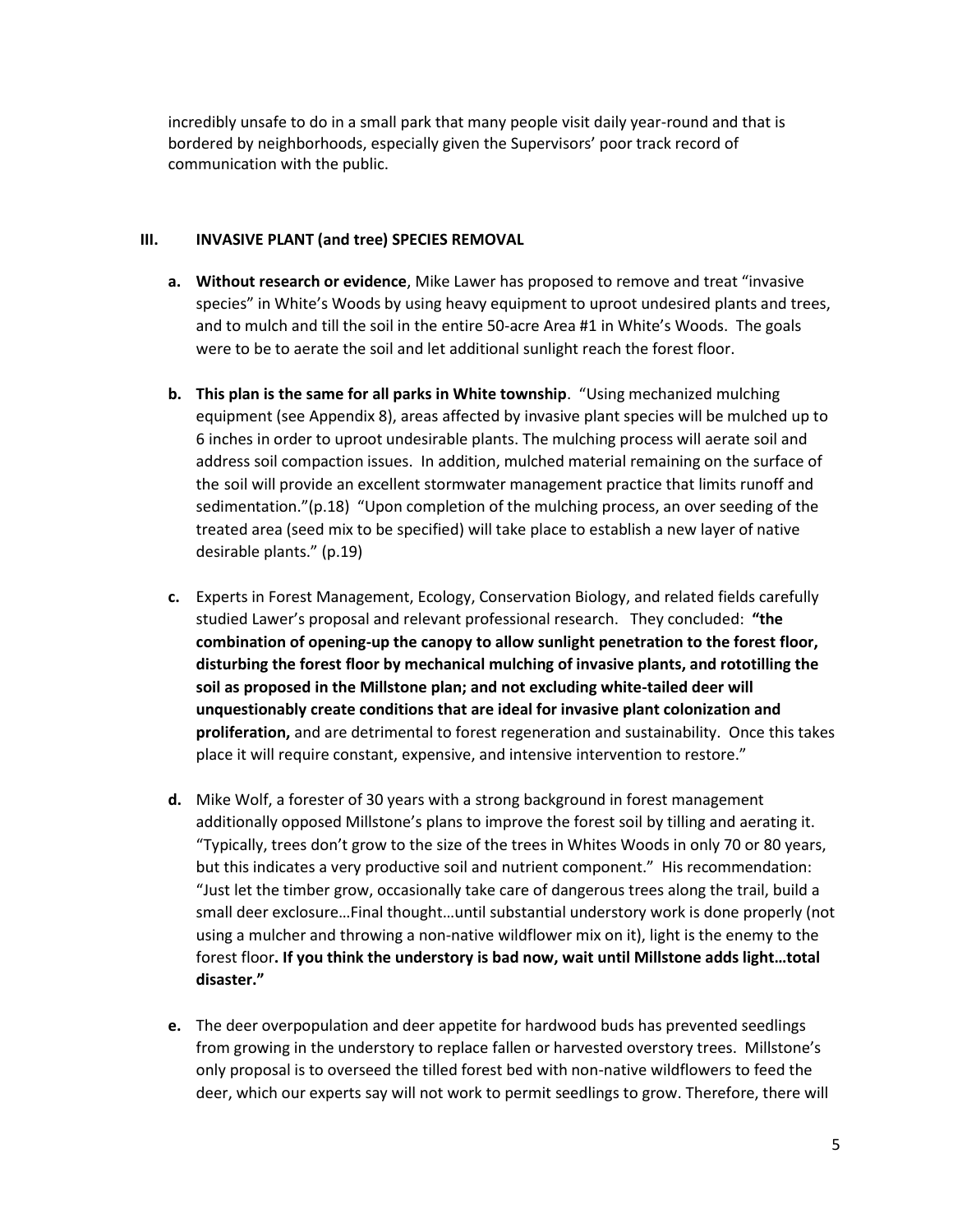be no seedlings to grow to replace the trees that have been timbered.

**Conclusion: The invasive that will create the most damage to White's Woods is Mike Lawer of Millstone Land Management and his mulching machinery. Under the guise of concern for White's Woods, both Lawer and the supervisors have agreed on a plan to remove the invasive plants in the understory. However, 680 trees are marked for timber in just phase one of 7 phases, and by the time Lawer is finished over 50% of the trees will be timbered.** 

## **IV. THE USE OF DATA IN THE NEWLY POSTED WT STEWARDSHIP\* PLAN**

- **a.** The stewardship plan is sparse on data except for timbering information (board feet, number, value and type of trees). Specific information on diseased trees is also not provided. Other data necessary for a complete stewardship plan are missing: survey instrument, number of respondents, results; soil tests and results; wildlife variety and quantity; vegetation other than trees and invasive species; research on use of mechanized mulching and rototilling in a 70- to-80-year-old forest; effects of deer population on tree seedlings; assessment mechanisms for forest health, among others.
- **b.** In addition, there is NO data in the DRAFT stewardship plan on community input (survey, focus groups), wildlife, location of invasive species and level of proliferation, soil analysis, stormwater runoff problems, soil compaction, other flora, park usage per season.
- **c. In fact, the only data provided is about trees – board feet, types, value, and size. This is obviously a timbering plan and not a stewardship plan based on data provided and lack of data in areas specified in a and b.**

## **V. STORMWATER MANAGEMENT**

- a. Lawer's answer to **stormwater runoff** (p. 18) is that: "mulched material will limit runoff and sedimentation and provide an excellent stormwater management practice." Twigs and bushes are going to be broken up and the soil tilled to a depth of 6 inches and in a heavy rain will not stay in place very long. Bales of straw or other items such as the newer socks with switchgrass in them are needed for this project the same as a construction site.
- **b. Streambank Improvements**: 1650 feet of streambank to be covered with Fascines (bundles of living stems of native species that will establish a streambank cover), (p.23). **The report does not say where this to be used. Two streams come off the White's Woods property**. One flows to the northeast and one to the southwest. Another stream flows to the northwest and will get runoff from White's Woods after crossing IUP property. The White's Woods park has elevation differences of almost 300 feet and the plan calls for 1650 feet of streambank protection.
	- **(1) Where are the estimates of water runoff for certain strength storms?**
	- **(2) Where are the runoff estimates from different soil types as shown on the maps?**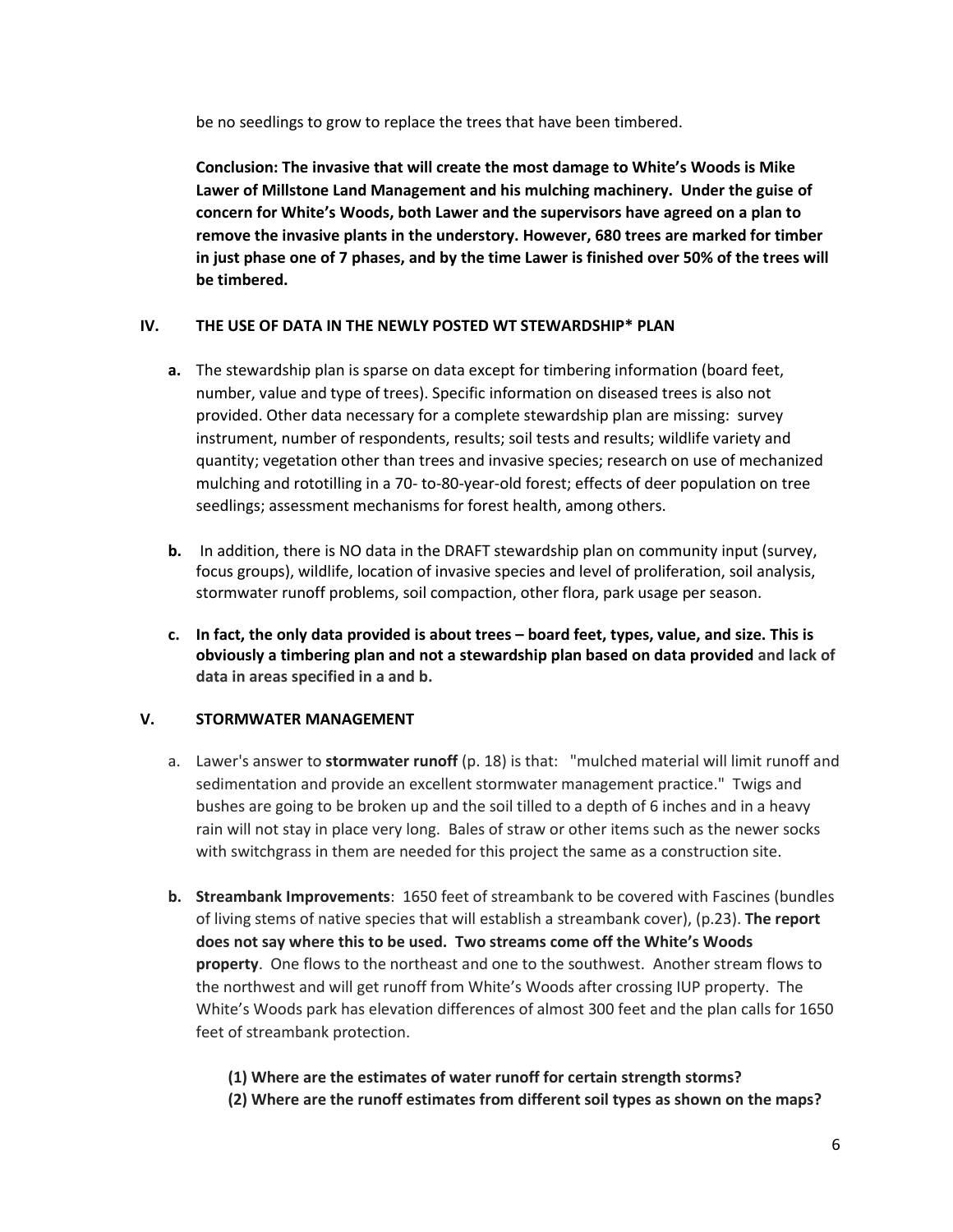- **(3) Where are the runoff estimates from the tilled bare earth as seen on the recreation complex property after the mulching machine was used?**
- **(4) Where is the analysis of existing runoff problems and how to make them better not worse?**
- c. **Erosion and Sedimentation Plan** for a Timber Harvesting (Forest Mulching) Operation (p. 74) for Tract No 1. Dated 5/12/20 and signed by Milt and Millstone Land Management. **After page 3 it is missing every second page**. None of the drawings for silt barriers will be used along haul roads, skid roads or landings. A USGS Contour Map was not used as requested in the instructions (p. 83 or p.3 of E&S plan) it is filled out that zero acres will be disturbed. I am not sure if this plan went to the state or county.
- VI. New Plan to Old Plan: Comparisons:
	- a. **The "new" plan draws heavily from the following documents on which the previous plan was based**: (1) "Sustainable Management Forest Overview" (April 2020); (2) the "White Township Parks: Preliminary Assessment" (Dec 2018); and (3) the "White's Woods: Timber Valuation" (February 2019).
	- b. In some cases, sentences are cut and pasted from one document to another; in some cases, the order of paragraphs is reversed:
	- Objective Timber Harvest is the second objective in the "new" plan; it was listed as the first objective in the "old" one.
	- **New language reveals the same intent: "select trees for timber harvest, based on art and science in order to promote forest economics."**
	- **c. Some specific numerical information has been added; other information omitted:**
	- 1. The number of board feet--125,668 from Unit 1 alone (PLUS 131 TONS of PULP—is articulated here.
	- 2. The total volume of WW timber is NOT directly cited. However, figures that Lawer cited are clearly based on the total volume identified in the February 2019 White's Woods Timber Valuation.
	- 3. The projected revenue derived from timbering all 7 WW "tracts" has been omitted.
	- **d. What's new?**

There is a signature page referencing "timber harvesting"over a "ten-year period."